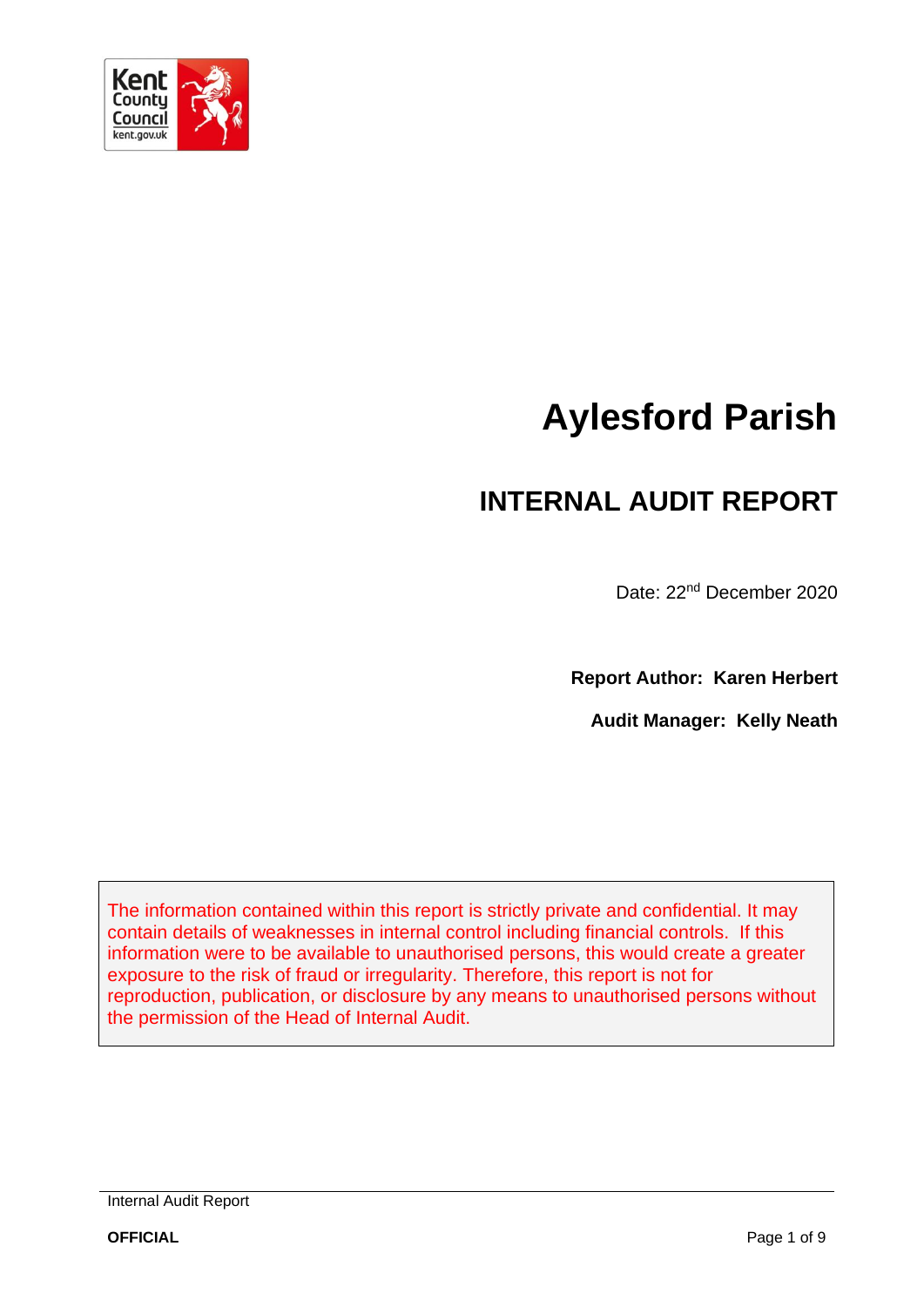

### **1 SUMMARY**

Under the requirements of local government legislation, Section 151 of the Local Government Act 1972 and the Accounts and Audit (Amendment) Regulations 2006, the Parish Council has a statutory responsibility to prove an adequate and effective system of internal audit.

The role of the Internal Auditor is to provide an independent review and appraisal of the Council's system of internal control. The Internal Auditor must be independent of the activities they audit in order to remain impartial and effect professional judgements and recommendations.

In accordance with the agreed audit plan (Appendix A) and following Internal Audit's visit to you on 10<sup>th</sup> December 2020, testing of the following areas has been completed:

- Progress on Previous Issues Raised
- Previous Financial Year Statement of Accounts
- Financial Regulations and Standing Orders
- Budget Setting
- Budget Reporting
- Contracts
- Cheque Books
- Purchase Cards
- Expenditure
- Petty Cash
- Income
- Banking
- Personal Cheques
- Investments
- Account Books
- Reconciliations
- VAT
- Allotments
- Salaries and Wages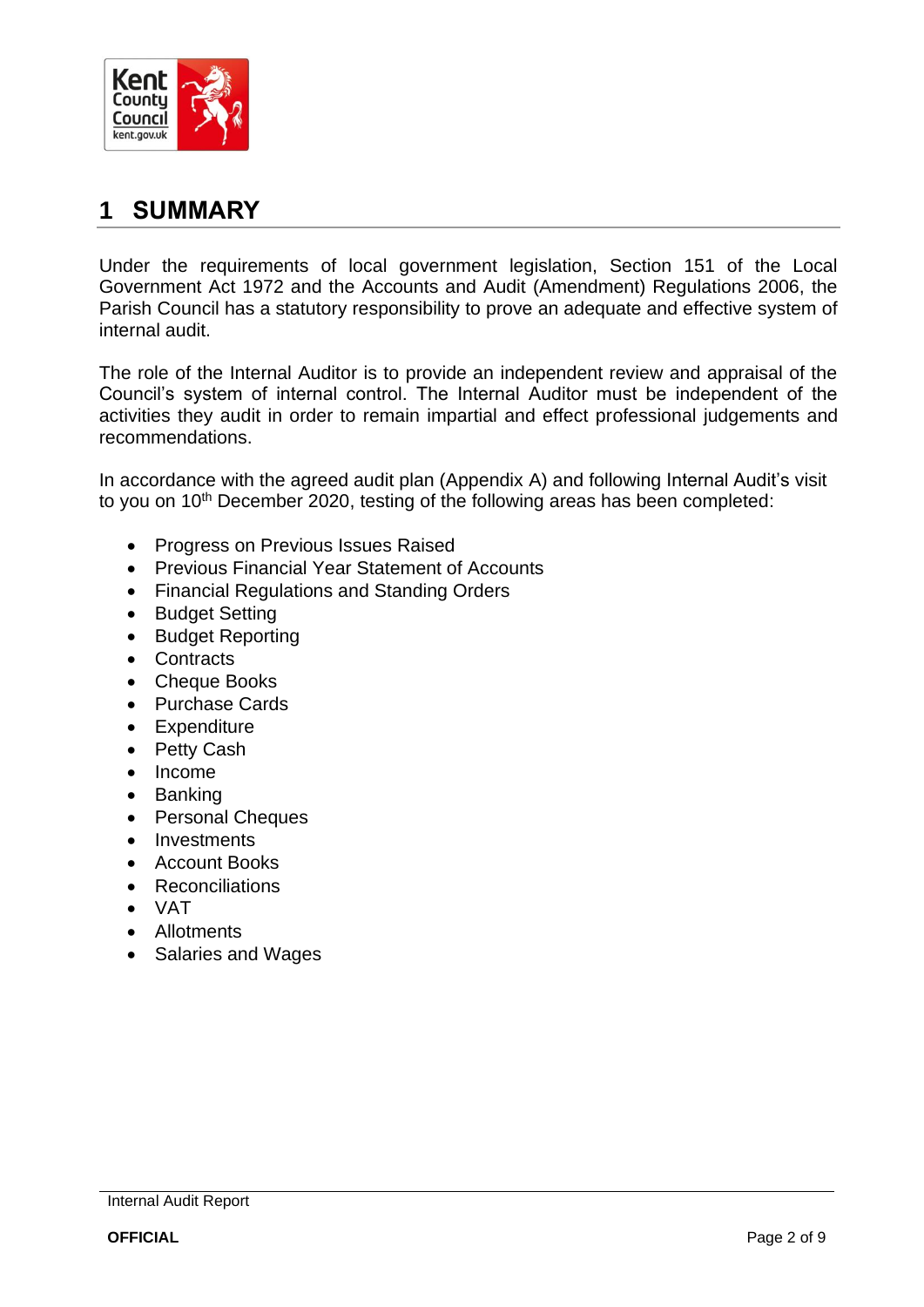

## **2 FINDINGS**

#### **Progress on Previous Issues Raised**

#### **From Visit 1 2019-20 Issue 2 – Petty Cash – Resolved**

Petty cash should be independently checked on a regular basis.

Finding: Review of the Petty cash book identified that there is no evidence of an independent spot check since May 2018. The Clerk advised that tin balance and expenditure levels are low and therefore councillors did not feel necessary to review petty cash, top ups are reported to Policy and Resources and Councillors can request details of expenditure.

#### **From Visit 2 2019-20**

#### **Issue 1 – Asset Register - Outstanding**

Consideration should be given to itemise the office and council chamber furniture items currently grouped together on the asset register under the heading of "Other office equipment"

Finding: Previous Internal Audit report had been presented to Policy and Resources committee and the Clerk advised that this issue would be addressed as part of a full review of the asset register to be completed by year end.

#### **Issue 2 – Reconciliations - Resolved**

Ensure that all reconciliations are verified by the Clerk and a Councillor and that both the Clerk and the Councillor has signed and dated the reconciliation as evidence of the verification.

Finding: Testing found that all reconciliations had been signed and dated as checked by the Clerk and a Councillor.

#### **Previous Financial Year Statement of Accounts**

*Control: The previous year's financial statements and AGS are publicised for inspection before and after external audit.*

Finding: The unaudited Financial Statements and Annual Governance Statement were publicised on the council website and noticeboards on 13th June 2020 with the notice of conclusion of audit publicised 10<sup>th</sup> November 2020. The Clerk was advised to contact the external auditors for explanation of the note raised in their report.

#### **Financial Regulations and Standing Orders**

*Control: Financial Regulations are reviewed annually and reported to the relevant committee.*

Internal Audit Report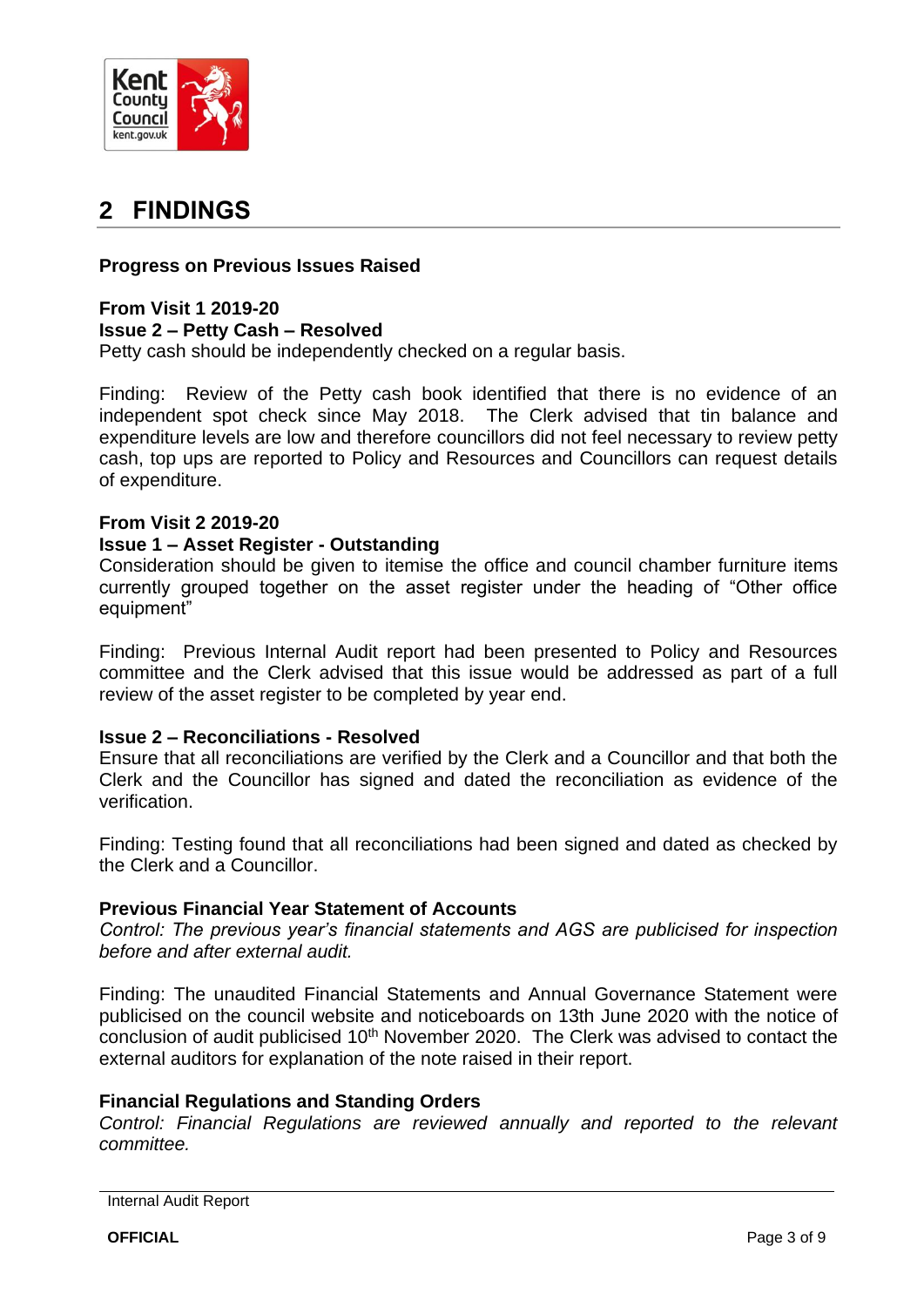

Finding: The Financial Regulations were last approved at Policy and Resources on  $3<sup>rd</sup>$ March 2020, the Regulations were due to be approved by Full Council on  $17<sup>th</sup>$  March 2020 however, this meeting was cancelled. The current version of the Financial Regulations detailed that they were approved by Council on 17<sup>th</sup> March 2020. Review of the council website identified that the published version of the Financial regulations is a previous version. **Issue 1**

#### **Budget Setting**

*Control: Budget setting is produced for revenue and capital expenditure and approved by the Council with the precept agreed and set as part of the process. The precept set covers the annual estimated spend and is not agreed without any budget setting in place.*

Finding: There is a clear and robust process established to set and agree budgets. The budgets for 2020-21 have been approved at the appropriate committee and the precept for 2020-21 had been agreed at Full Council.

Reserves are considered as part of the budget setting process with general reserves proportional to Net Revenue Expenditure.

#### **Budget Reporting**

*Control: Detailed expenditure and income for the current financial year to date against the budget set is reported at least quarterly if not included within the monthly reporting to committee.*

Finding: The Financial Regulations state that budget monitoring statements should be prepared and presented to the Council quarterly. At the time of visit 1, the budget monitoring statements for quarter 1 and quarter 2 had not been produced and therefore no further testing was undertaken. **Issue 2**

#### **Contracts**

*Control: Financial Regulations are followed in accordance with contracts that are awarded.*

Finding: The Financial Regulations clearly detail the process for entering into contracts, the Council has followed this process appropriately when awarding contracts for grounds maintenance and grass cutting.

#### **Cheque Books**

*Control: Cheques are processed and authorised as per the financial regulations. Cheque book stubs include full details of the payment made. Blank cheques are not pre-signed. Cheques are issued sequentially with no missing cheques and cancelled cheques are crossed through as cancelled and kept within the cheque book.*

Finding: Examination of the Financial Regulations identified that there is sufficient detail regarding the processing and authorisation of cheques.

Internal Audit Report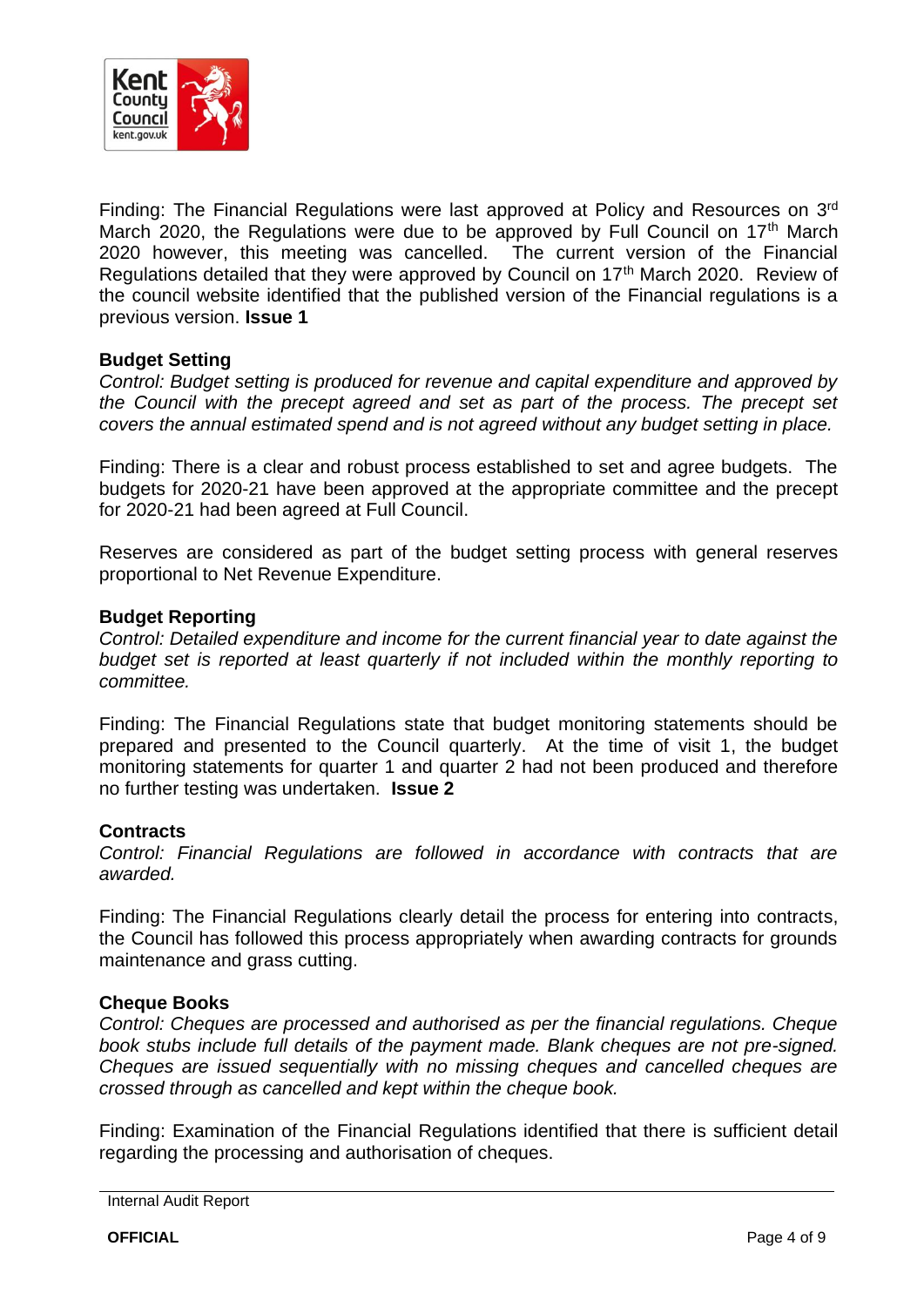

Internal Audit was advised that cheque books are now rarely used as payments are made by BACS. A review of cheque stubs from April – December 2020 confirmed that only one cheque had been used. Full details of the payment were included, and the cheque stub was initialled by two signatories. Cheques are issued sequentially with no missing cheques identified. Testing found no pre signed blank cheques or cancelled cheques.

#### **Purchase Cards**

*Control: Purchase cards are held securely, only used by the card holder, only used for appropriate expenditure, and are supported by detailed receipts. Any loyalty points are only claimed if the Council benefits. Purchase card expenditure is reconciled to receipts prior to authorising*

Finding: From discussion with the Clerk and review of the storage arrangements, Internal Audit are satisfied that the credit card is stored securely. Sample testing identified that credit card expenditure is appropriate, in line with the Financial Regulations and receipts are available to support all expenditure. The credit card balance is cleared in full each month by direct debit.

#### **Expenditure**

*Control: Invoices show order number, copy letter or contract authorising purchase of goods. Expenditure is authorised and reported to the relevant committee as per the financial regulations.*

Finding: Sample testing confirmed that expenditure is within authorisation limits and is appropriate with invoices and receipts available to support payments made. Expenditure is normally reported to the Policy and Resources Committee however due to meeting cancellations because of COVID-19, approval has been sought by email from two Councillors.

#### **Petty Cash**

*Control: There is a maximum agreed level of petty cash in place. Receipts are available to support all expenditure. Receipts are duly numbered to allow cross reference with petty cash books. All cash top ups are noted in the petty cash book. Entries in the petty cash book are up to date. All petty cash payments are reasonable.* 

Finding: There is a maximum petty cash limit of £100. The cash and receipts in the tin reconciled to this amount. Sample testing found that spend was appropriate and that receipts were available to support expenditure with the petty cash book kept up to date.

#### **Income**

*Control: A sequential receipt book is in place to record all income received. All income recorded as received within the receipt book are against invoices/booking forms/daily cash book etc agrees with the bank paying in book.*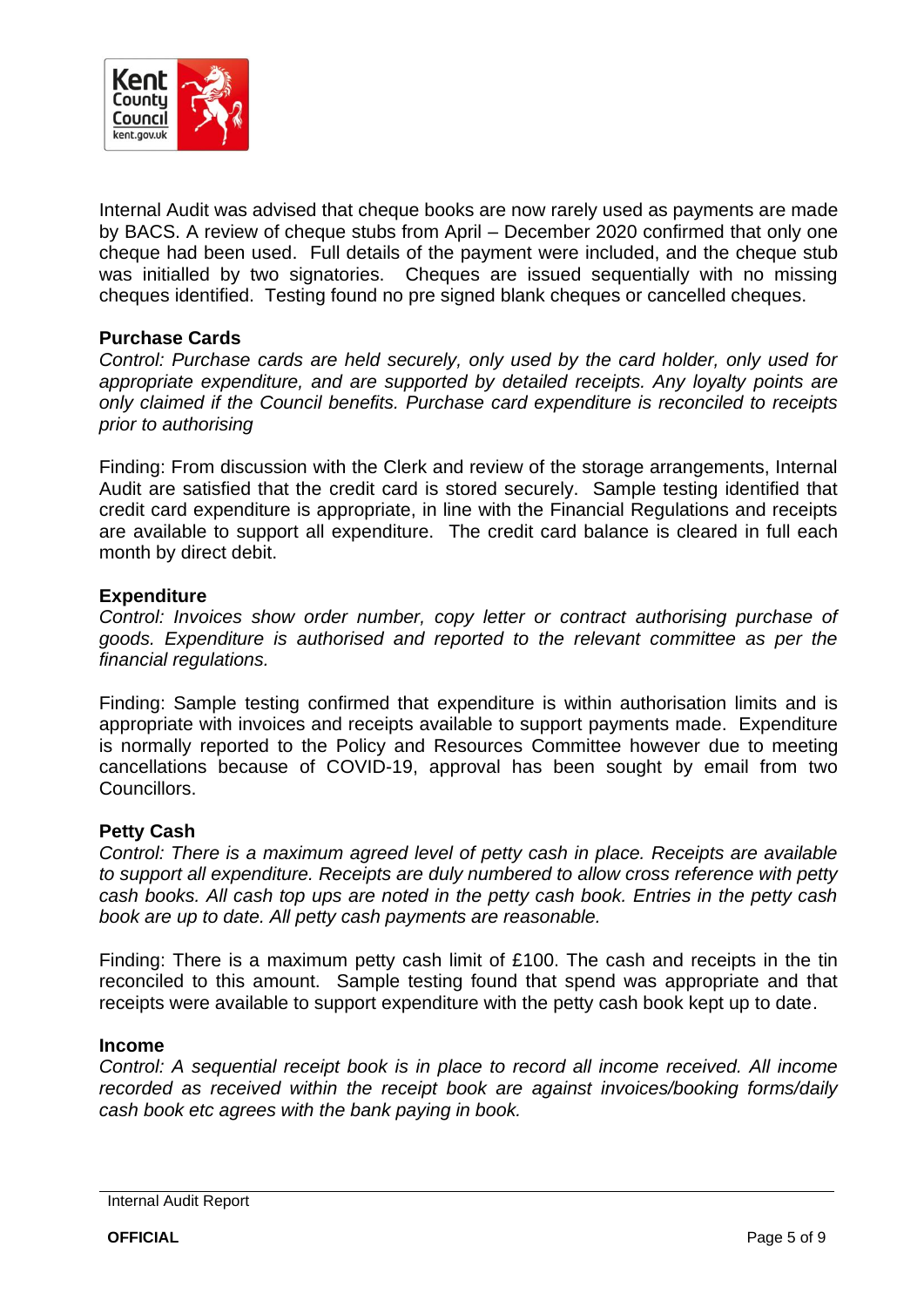

Finding: The Clerk confirmed that income received for allotments, cemeteries, parking, and banner display has been received by BACS. Sample testing found that charges had been raised correctly against published rates and could be identified on the bank statements and in Parish accounts.

#### **Banking**

*Control: Income is banked at least weekly and large amounts of cash are not held on site. Adequate controls are in place regarding to access to online banking and processing and authorising transactions.*

Finding: Banking is carried out whenever cash is received. Review of the bank paying in book identified that only 2 slips have been used this year to bank cheques that had been received. Both payments could be traced into the Parish bank account.

The Parish uses online banking to make payments. Access to online banking is sufficiently controlled with segregation of duties between persons being able to set up and authorise payments. All online banking is undertaken from the office or Clerk's secure home WIFI.

#### **Personal Cheques**

*Control: Personal cheques are never cashed from Council funds or petty cash.*

Finding: Internal Audit confirmed with the Clerk that personal cheques are not cashed. A review of paying in books and petty cash records did not identify any occurrences of this taking place.

#### **Investments**

*Control: Full accurate and complete records are held of all investments and kept securely. Investments are reviewed regularly, and all instructions are agreed by full council and minuted.*

Finding: The Parish does not hold any investments, the 2-year fixed rate bond previously held with Cambridge and Counties has now matured and become an easy access savings account.

#### **Account Books**

*Control: All account books are maintained and up to date.*

Finding: Account books are maintained using an appropriate financial system and are up to date.

#### **Reconciliations**

*Control: Bank reconciliations are carried out regularly and are independently verified.*

Finding: Bank reconciliations have been completed for each month and have been independently verified by a Councillor. Internal Audit have noted that completion of the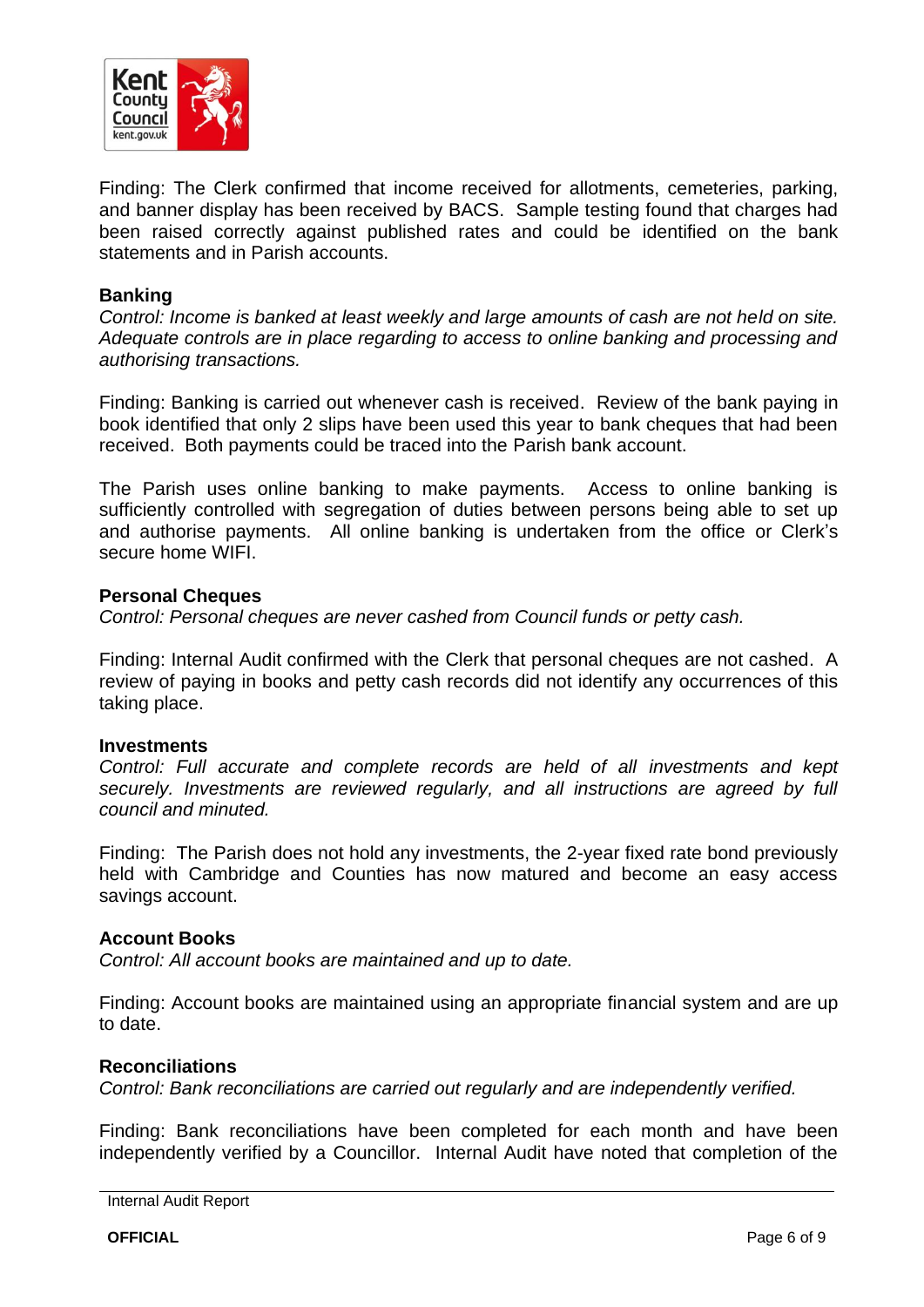

reconciliations was delayed for the first months of 2020-21 however the reconciliations are now up to date.

#### **VAT**

*Control: VAT returns are completed accurately and timely and VAT reimbursed has subsequently been received and shows within the accounts.*

Finding: VAT returns are completed monthly and reimbursements could be identified in the Parish bank account. Internal Audit have noted that completion of the VAT returns was delayed for the first months of 2020-21 however, this is now up to date.

#### **Allotments**

*Control: Fees and charges for allotments have been reviewed annually and charges have been invoiced accurately with all expected income received.*

Finding: Allotment charges have been reviewed for 2020-21. Sample testing found that fees have been invoiced correctly and that all expected income has been received and could be traced into the Parish bank account.

#### **Salaries and Wages**

*Control: Salaries and wages are reviewed annually and agreed at full council. Accurate salaries and wages are paid to staff*

Finding: Salaries have not yet been reviewed for 2020-21. The Clerk advised that it is expected that salaries will be reviewed at the next Full Council meeting. Sample testing showed that staff were paid accurately in line with 2019-20 agreed amounts with overtime being authorised appropriately. **Issue 3**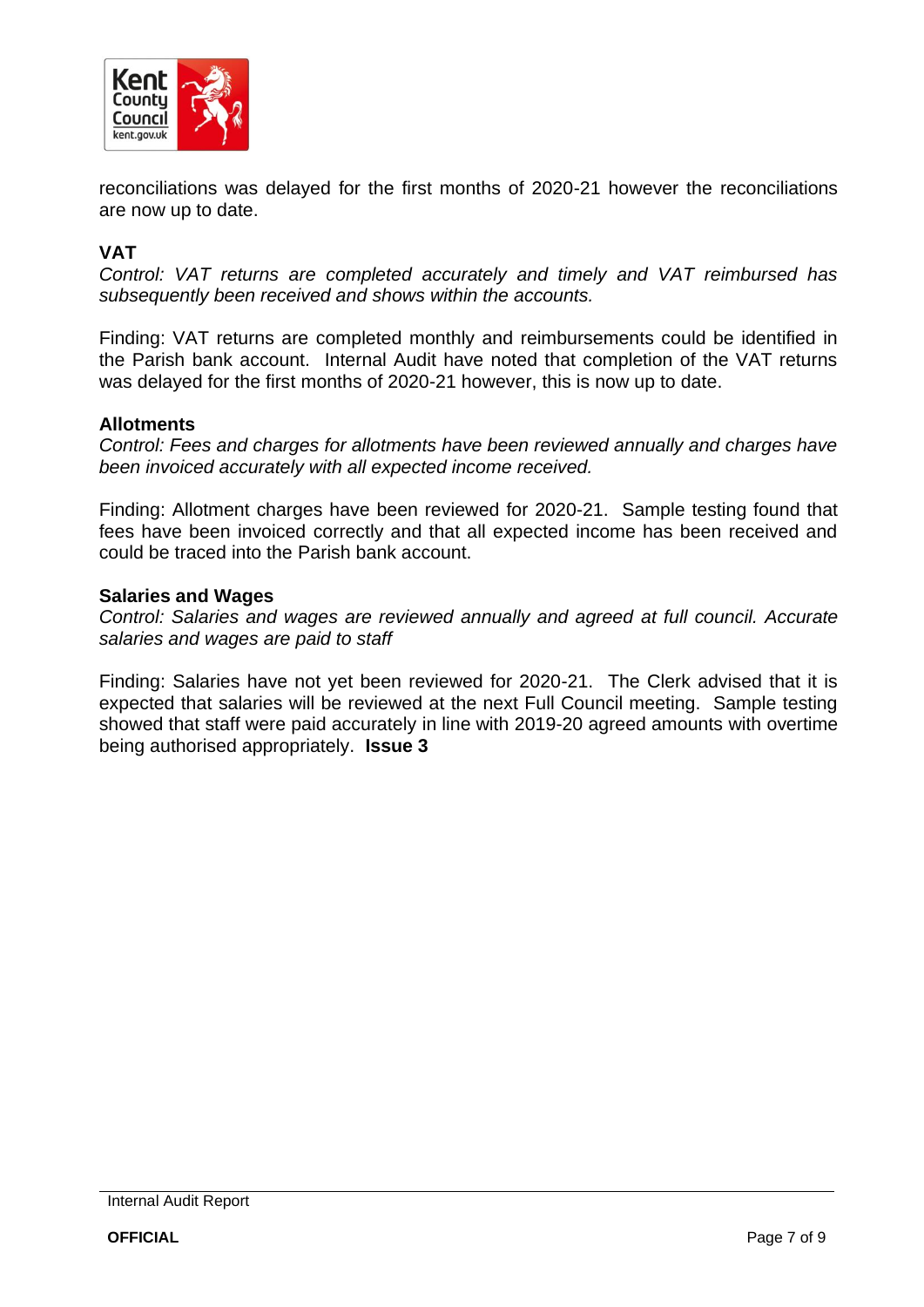

## **3 ISSUES IDENTIFIED**

#### **Issue 1 – Financial Regulations**

Financial regulations should be reviewed annually, and the published version should reflect the date of last review by The Council.

#### **Issue 2 – Budget Reporting**

Detailed expenditure and income for the current financial year to date against the budget should be reported at least quarterly as per the Financial Regulations.

#### **Issue 3 – Salaries and Wages**

Salaries and wages should be reviewed annually and agreed at Full Council.